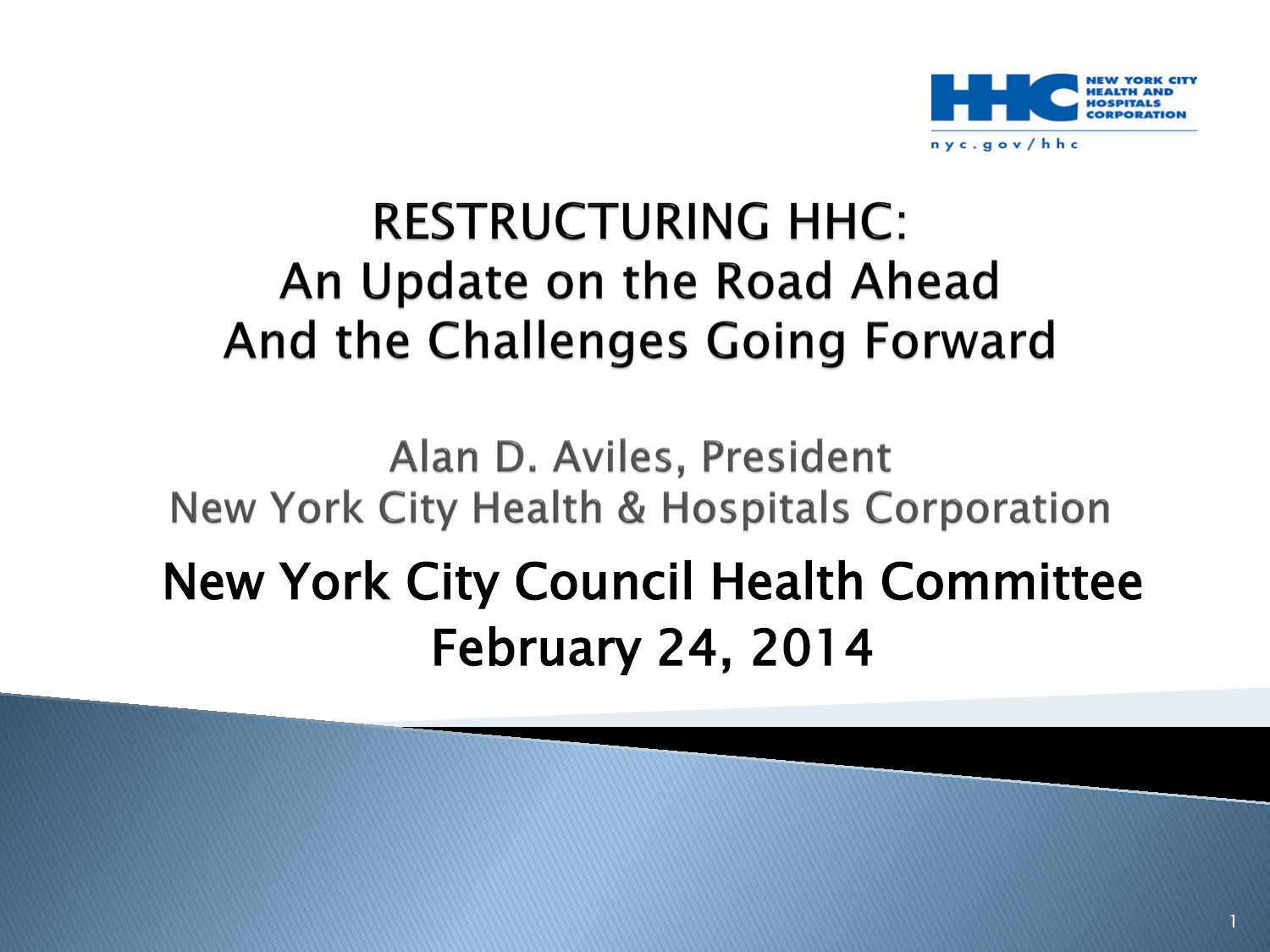

- Stay true to the HHC Mission
- Focus on patient and community needs
- Maintain the quality and safety of care delivered
- Leverage our vast integrated delivery system
- Engage our workforce in change efforts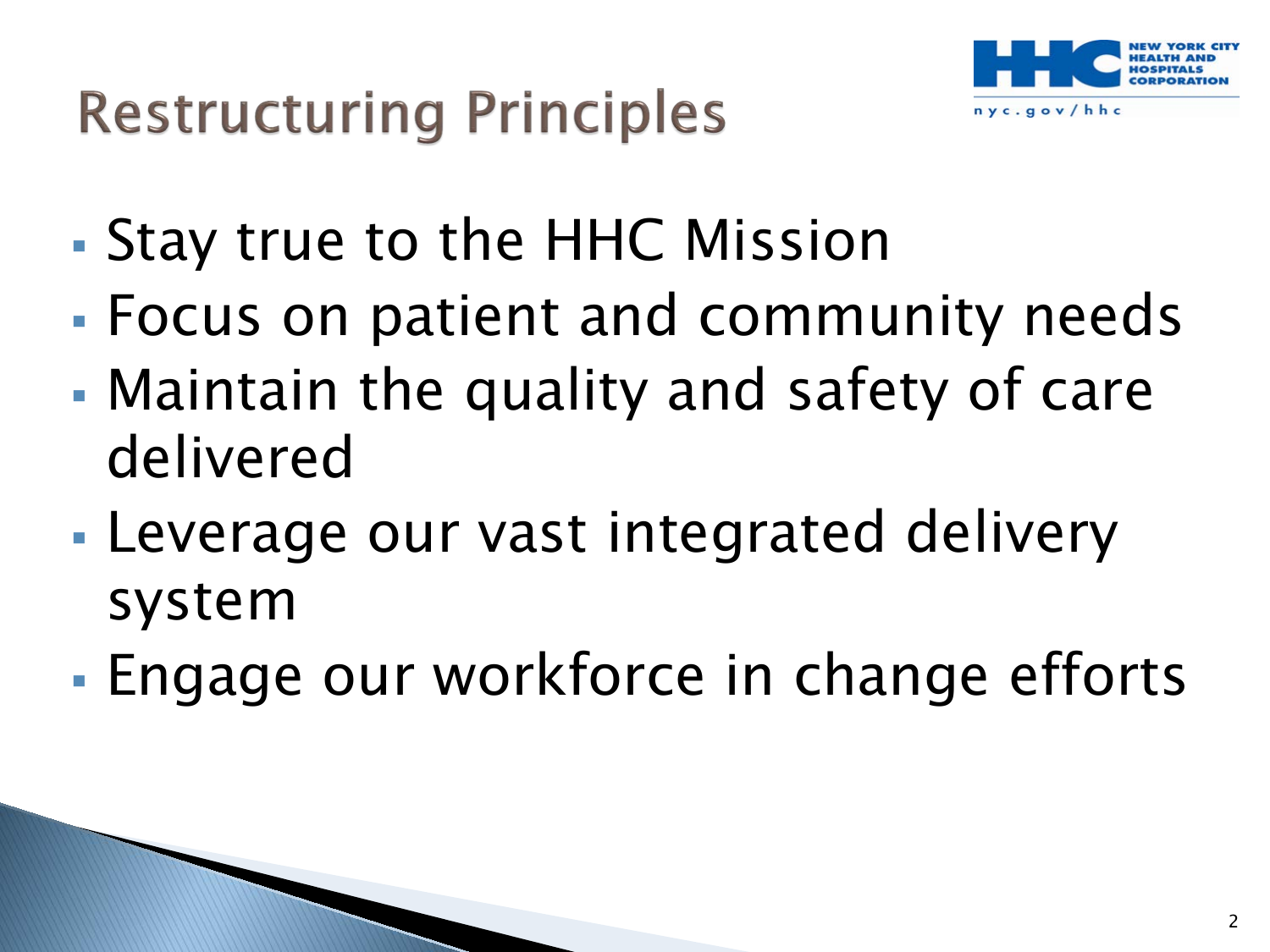

- Confront constructively the economic downturn and healthcare reform
- Streamline operations, especially in ancillary and support service areas
- Deploy the most cost efficient models of care and service delivery
- Leverage technology to increase effectiveness and efficiency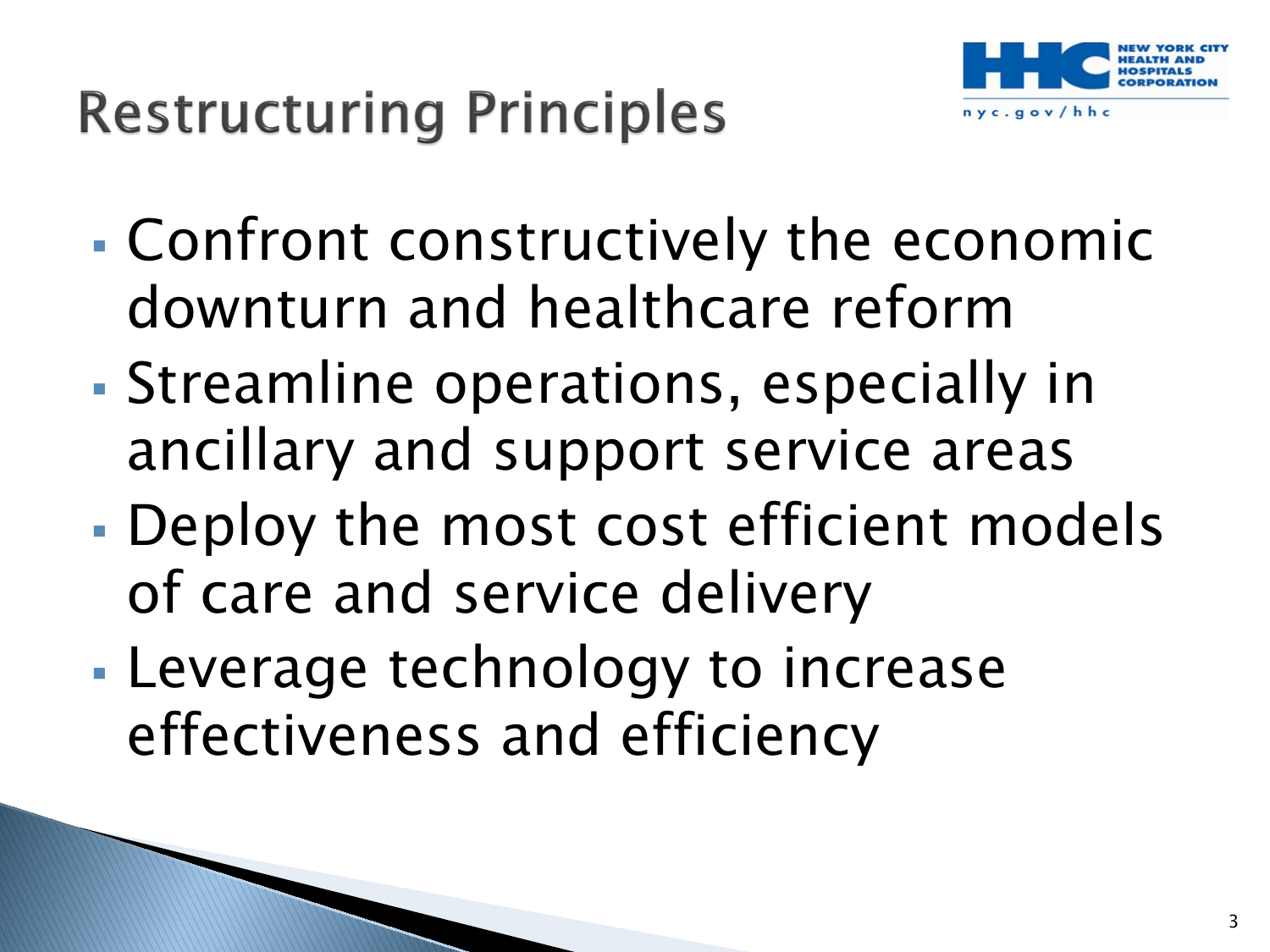

## **Areas of Focus**

- ▶ 5 Broad Categories with 39 Initiatives:
	- 1. Administrative/Shared Services
	- 2. Long Term Care
	- 3. Affiliation/Physician Services
	- 4. Acute Care
	- 5. Ambulatory Care
- Estimated savings or new revenue of \$300 million annually when fully implemented.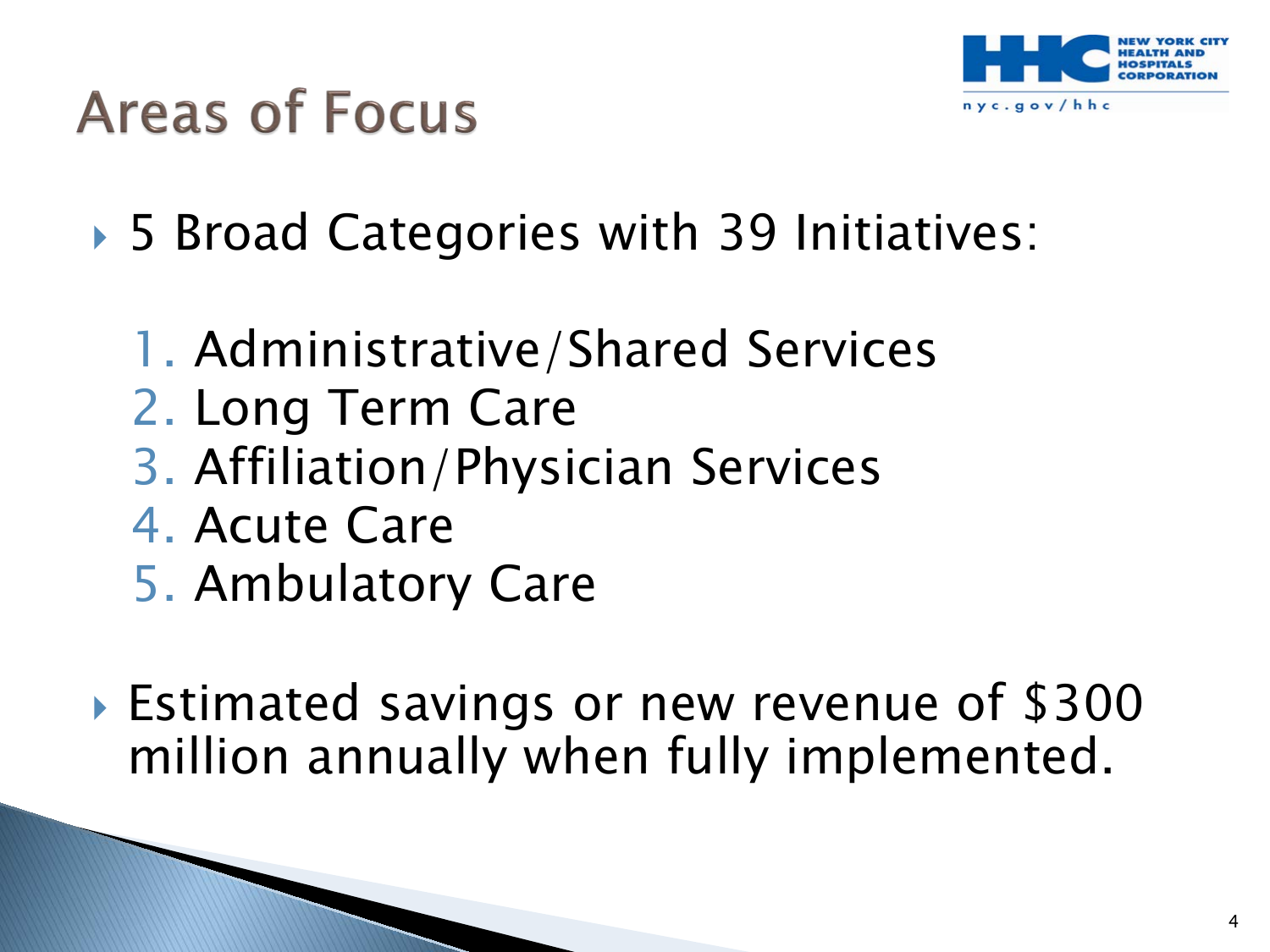**Administrative/Shared Services** 



- Achieve greater efficiencies through targeted cost-effective shared services operations
	- Materials Management and Supply Chain
	- Plant Maintenance
	- Environmental Services
	- Laundry and Linen Services

Status: Major objectives have been achieved. Work continues in some areas.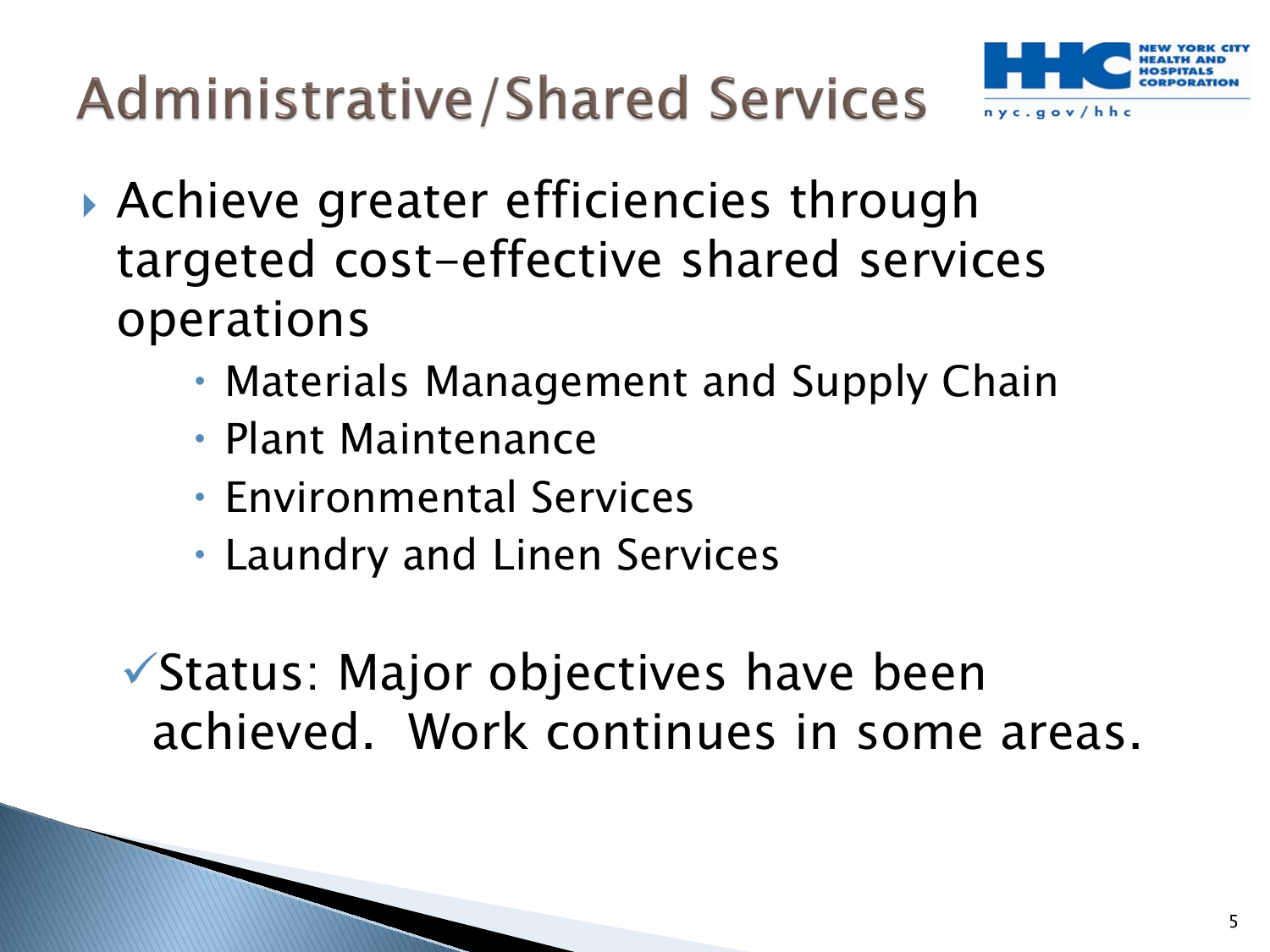

- **Example 2 Figure Central Office operating costs** 
	- Status: Completed
- **Example 2 Propellish Feeduce Information Technology contract** staff
	- Status: HHC has In-Sourced 140 IT Jobs
- **Example 2** Reduce skilled trades staff levels to match HHC's reduced capital program
	- Status: Completed
- Implement laboratory services standardizations and efficiencies
	- Status: Work proceeding on a joint laboratory venture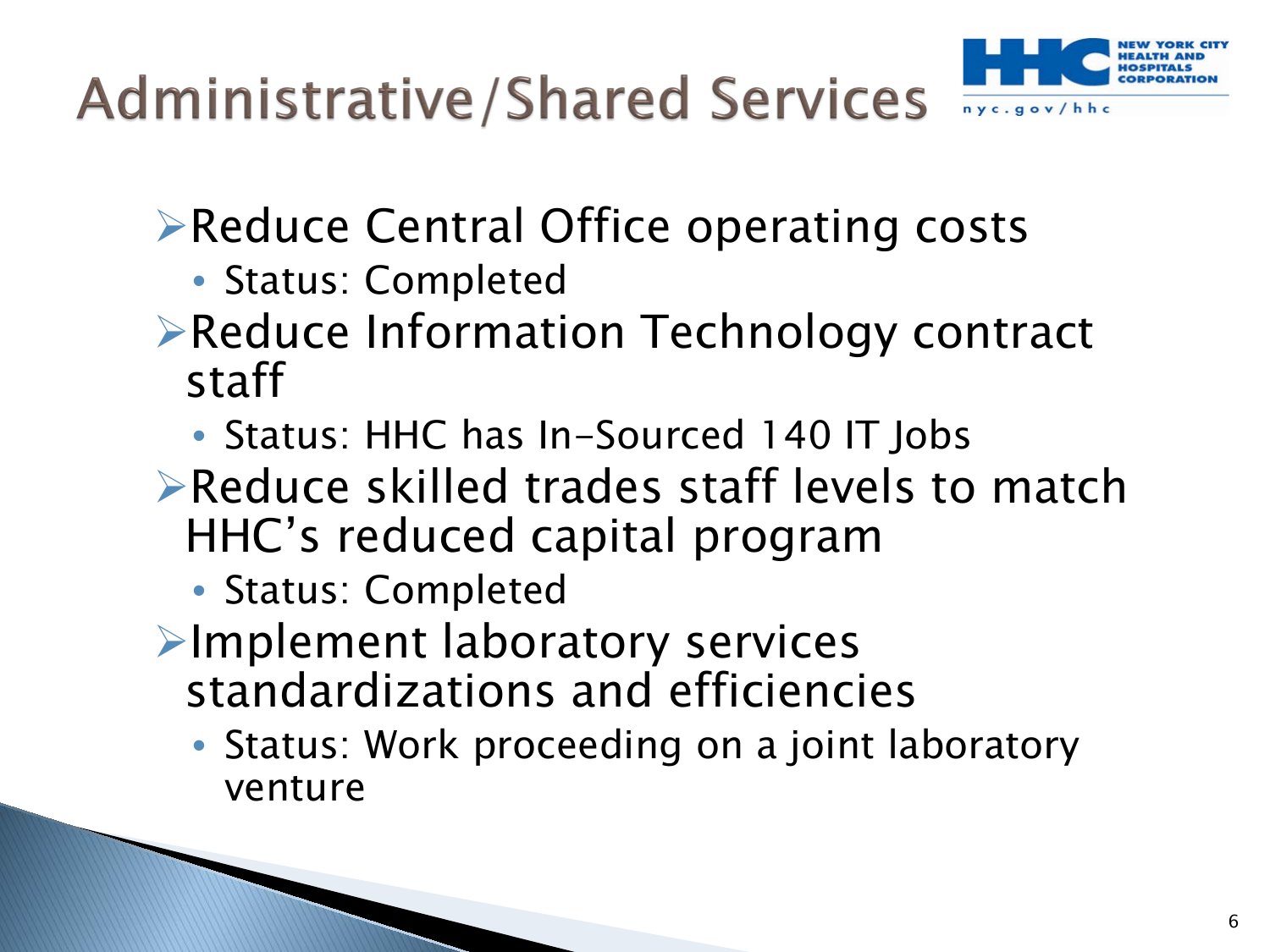

# **Long Term Care**

- ▶ Reduce HHC's Long Term Care bed capacity consistent with State & Federal policies
	- Status: Reduced LTACH beds by 426 and SNF beds by 410
- Work with housing providers to create appropriate housing options for SNF residents who no longer require SNF care
	- Status: More than 200 SNF residents discharged to community housing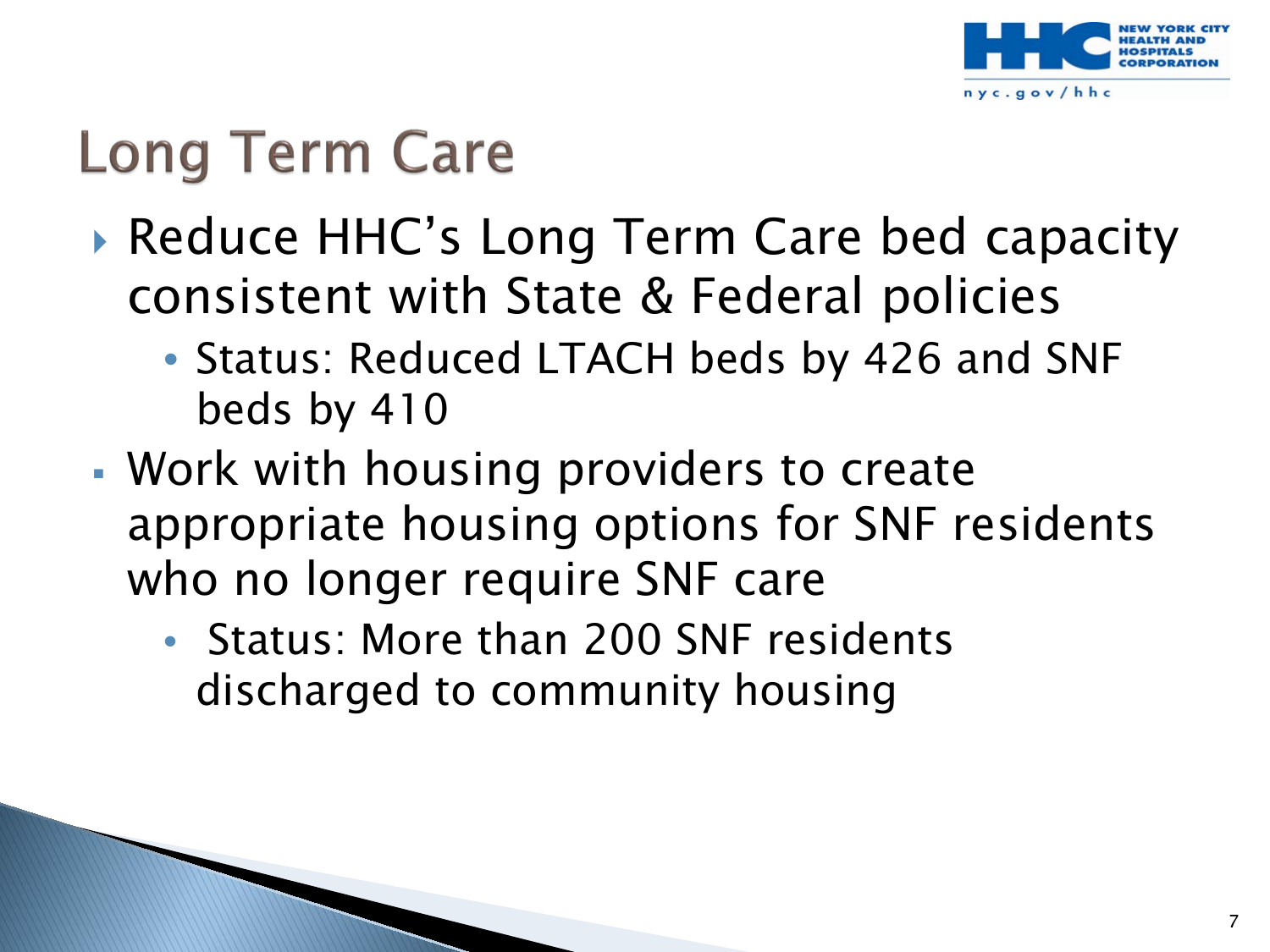

# **Long Term Care**

- Consolidate select administrative, support and underused therapy services
	- Status: Completed
- Optimize reimbursement opportunities (Billing, Coding, Pharmacy)
	- Status: Completed
- Rebalance Long Term Care Staffing Mix
	- Status: Completed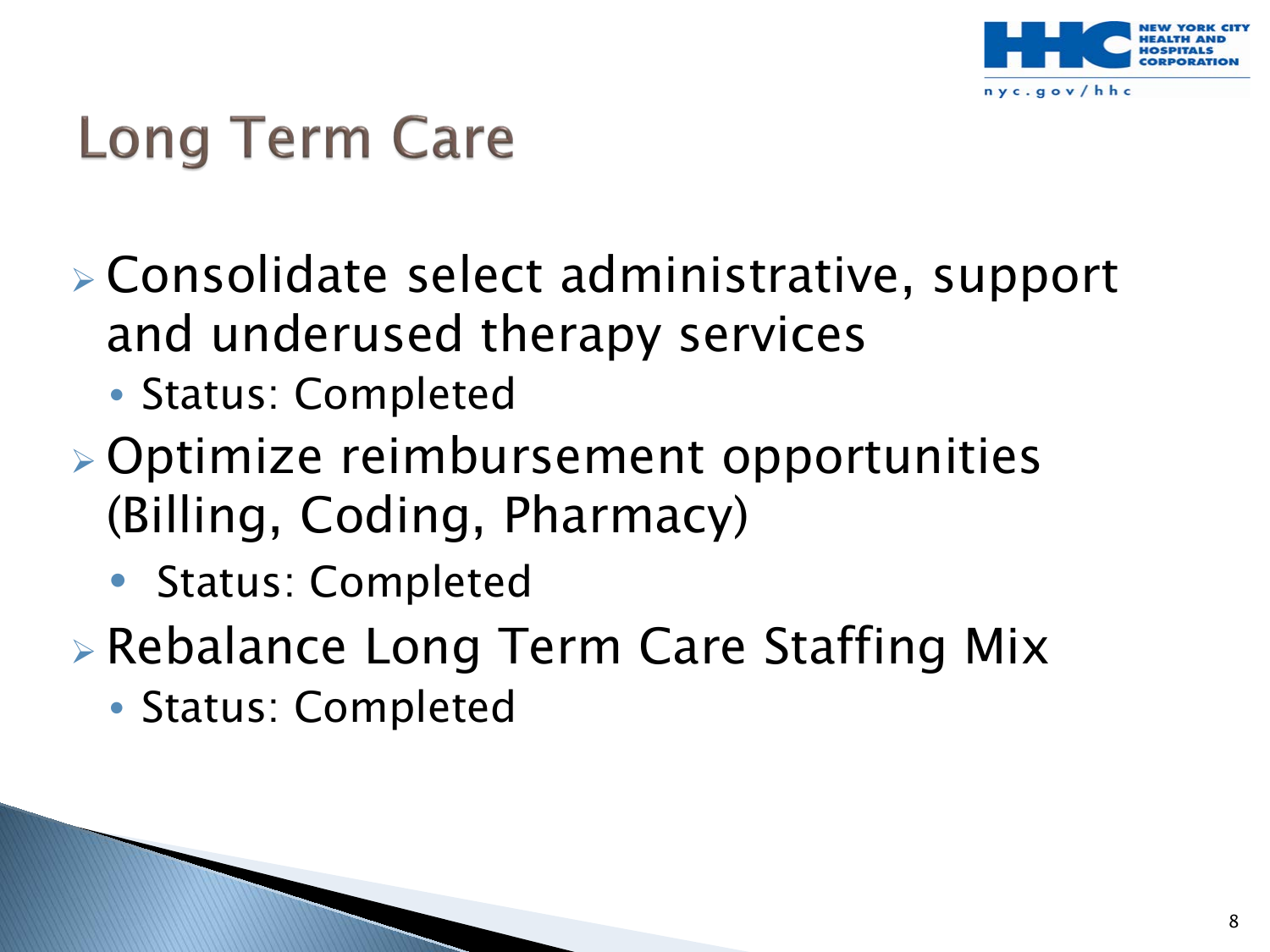

# **Affiliation/Physician Services**

- Reduce cost of affiliation contracts and rate of increase
- Align physician staffing to community need
	- Status: Costs have been lowered and work continues with affiliate partners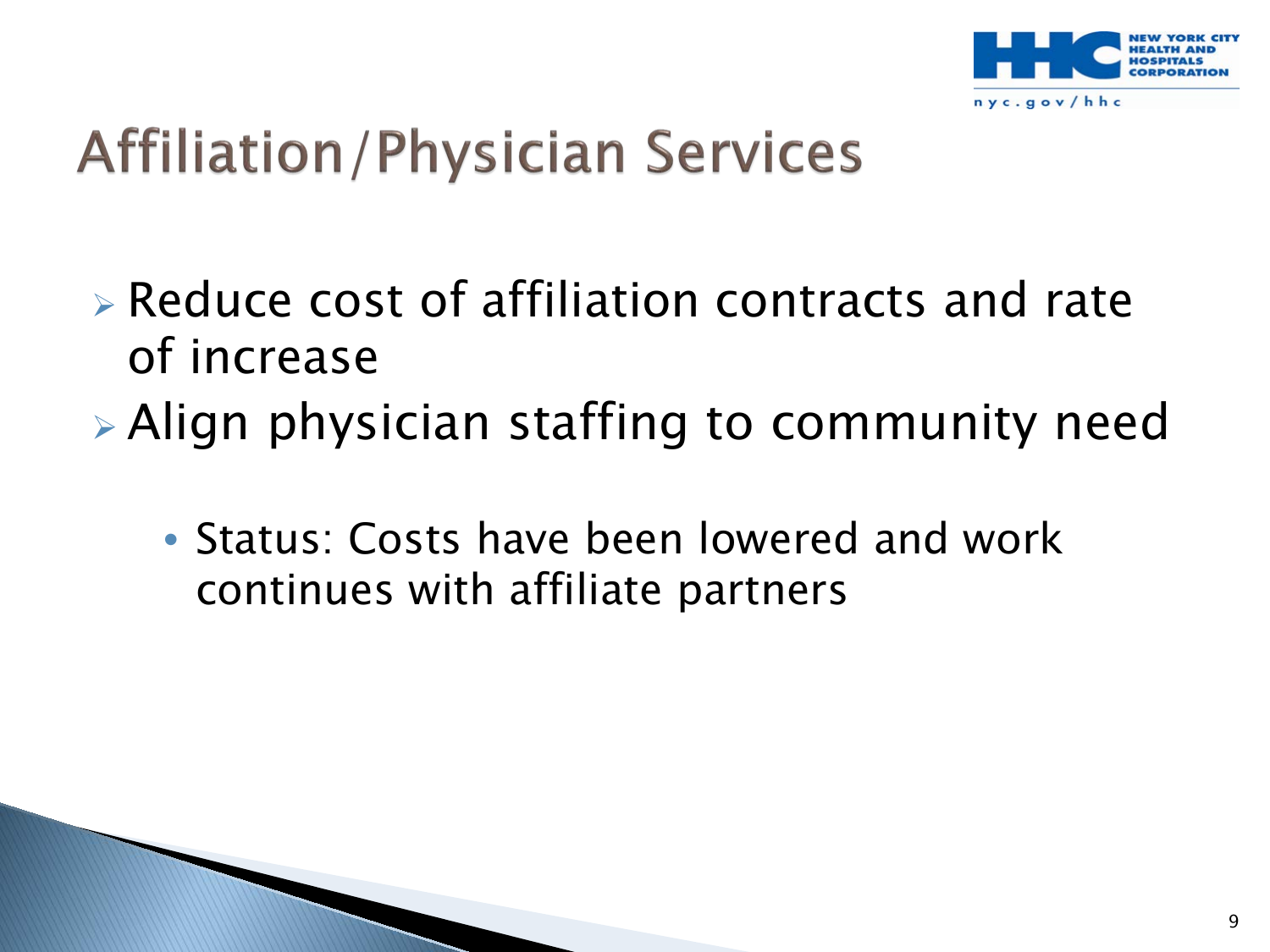

### **Acute Care**

- ▶ Reduce one-day stays/preventable<br>readmissions thru care management model<br>• Status: only one of HHC's hospitals'
	- readmission rates is worse than the national average
- Grow Inpatient capacity in select services to address HHC patients' needs
	- Bariatric Surgery access for more than 1,000 patients this year
	- Cancer Care Growth at Kings County Hospital and Queens Hospital
	- NICU Babies Increased retention within HHC at Bellevue Hospital and Jacobi Medical Center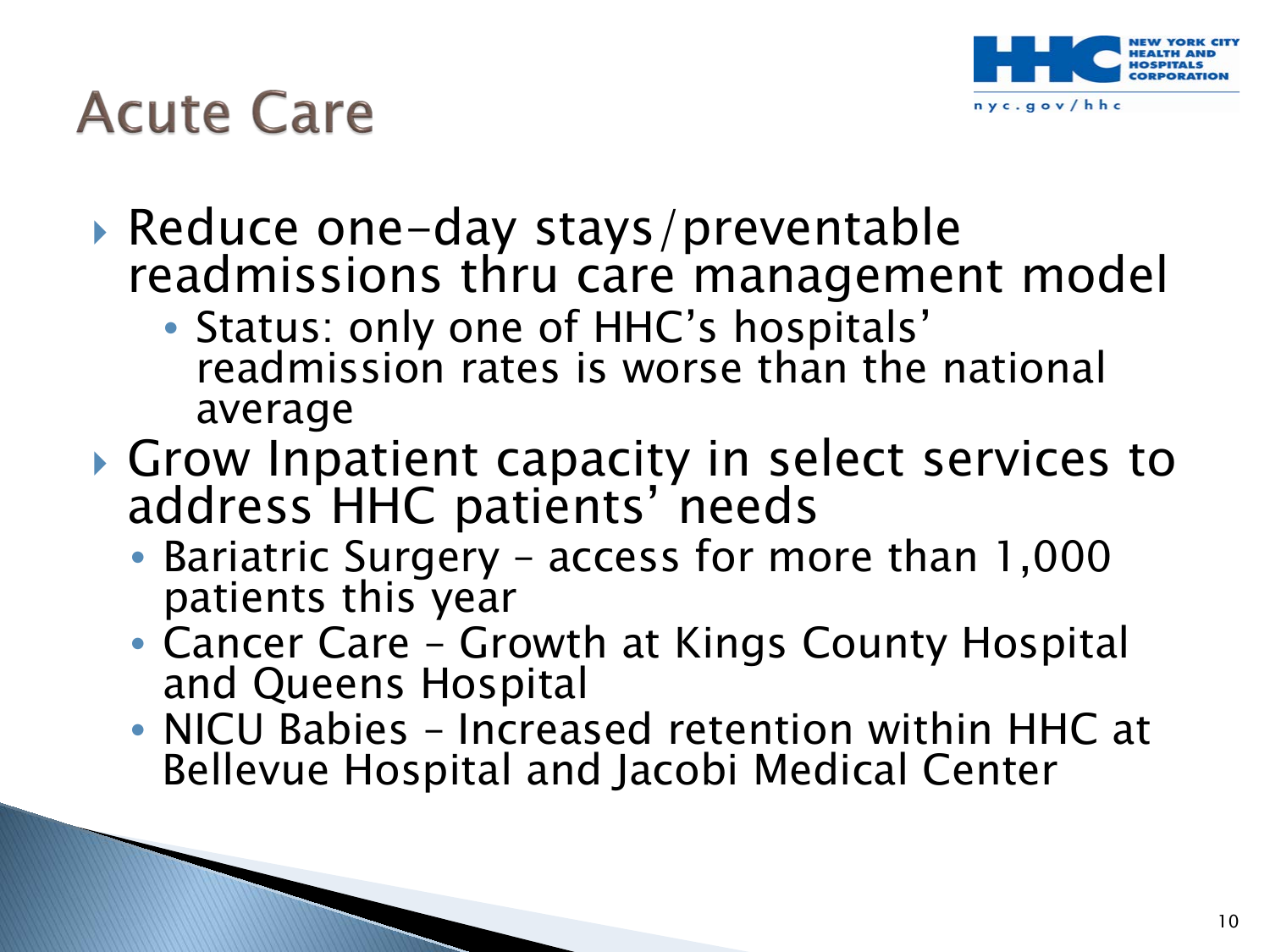

## **Ambulatory Care**

Closed six satellite clinics with low patient volume

- **Factors considered included: proximity to other clinics,** utilization, physical plant
- Status: Completed
- Seek Federally-Qualified Health Center (FQHC) status for six Diagnostic and Treatment Centers
	- Status: Pending Federal approval
- **EXA)** Transition Inpatient & Outpatient Dialysis Services to Joint Venture Model
	- HHC doctors retain oversight of quality and care delivery
	- Access to care is guaranteed and capacity will expand
		- Status: inpatient complete; outpatient pending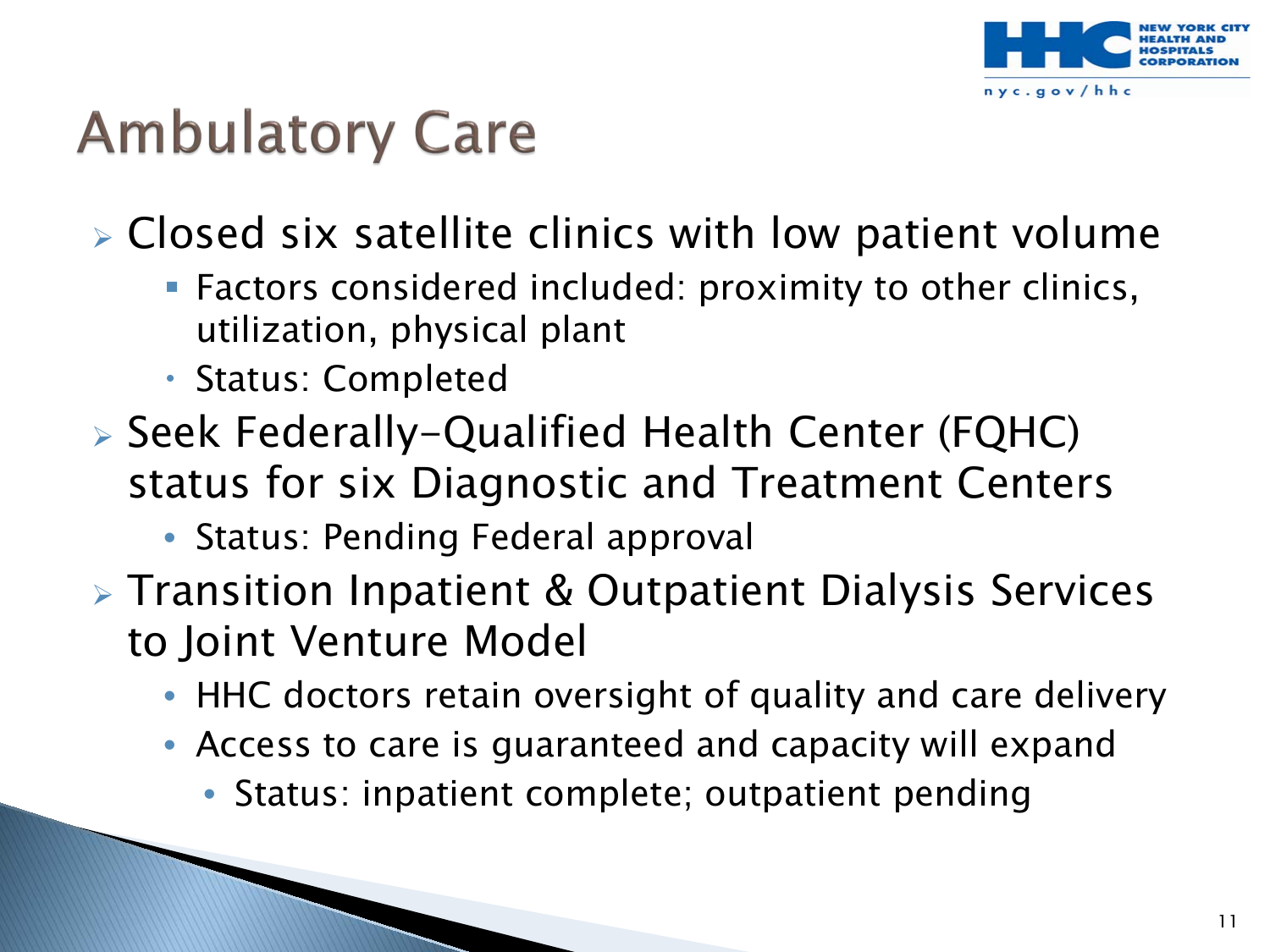

# **Achievements to Date**

- Achieved Road Ahead \$300 million target and \$300 million from other cost containment/revenue optimization
- ▶ Reduced workforce by 3,700 FTEs, mainly through attrition
- Maintained most of service capacity
- Quality of services has been maintained or improved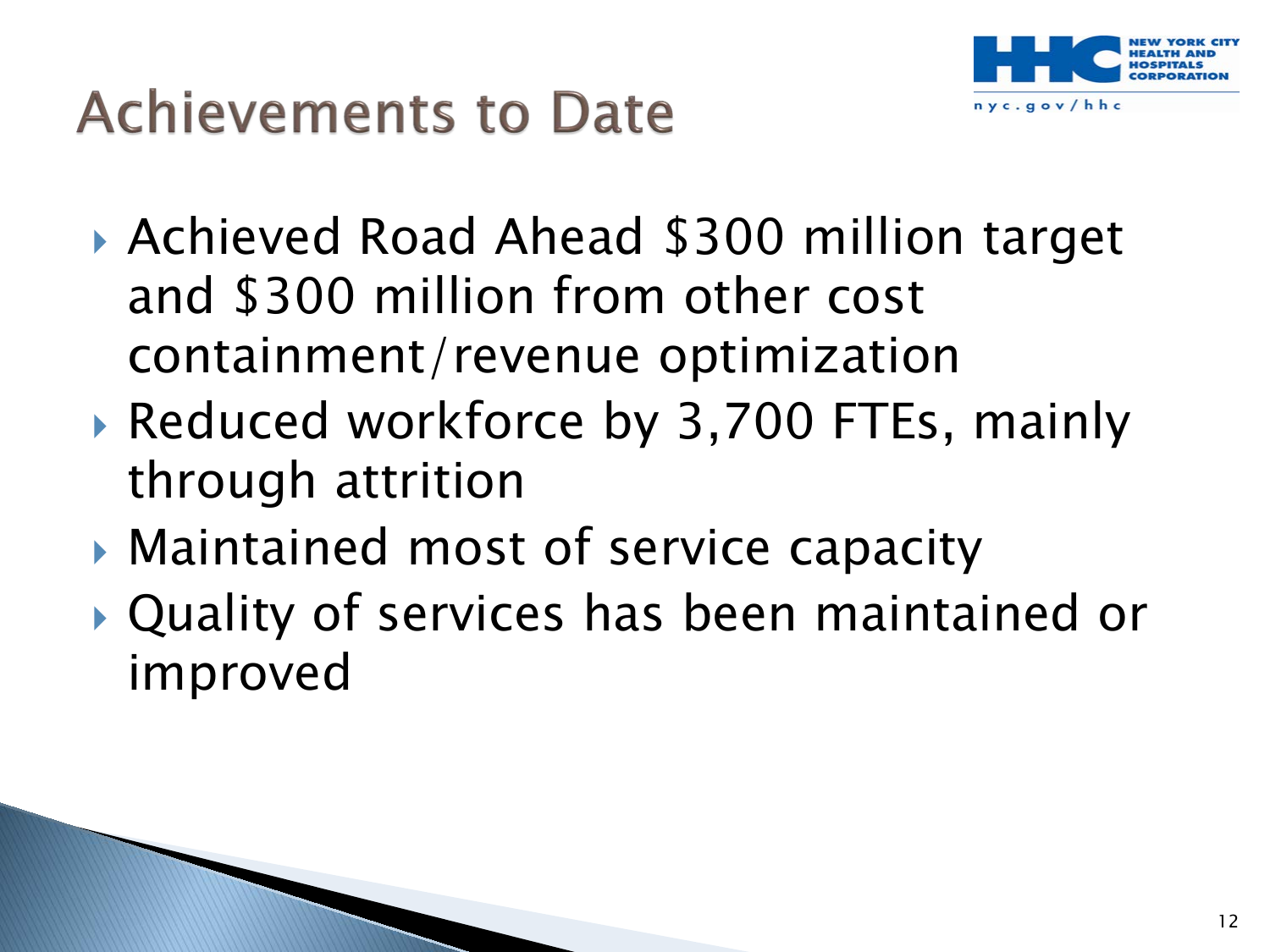

SLOAN PUBLIC SERVICE AWARD WINNER























American Hospital Association-McKesson Quest for Quality Prize®

Hospitals in Pursuit of Excellence

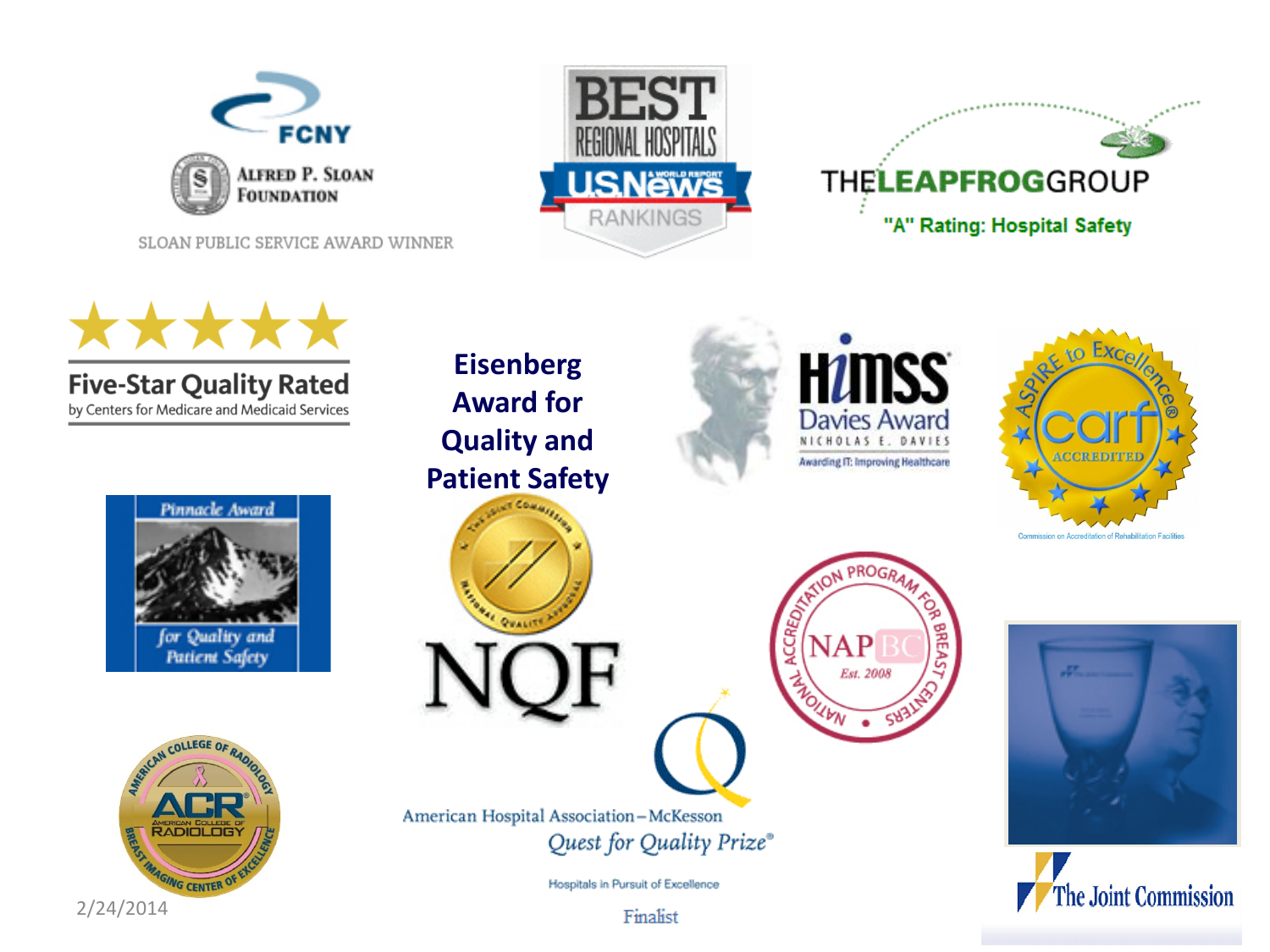

### **Preparing For Delivery System Reform Imperatives**

- Achieve patient-centered medical home model
	- **Status: Received NCQA designation at highest level**
- Expand primary care access and reduce wait times
	- Status: Up to 25% improvements gained at many sites
- $\triangleright$  Use technology to create capacity and be more responsive to our patients
	- **Status: Investment made in new EMR and improved** appointment scheduling system
- $\triangleright$  Develop the care coordination/management capabilities of an Accountable Care Organization
	- Status: Achieved ACO designation from CMS and Health Home designation from SDOH